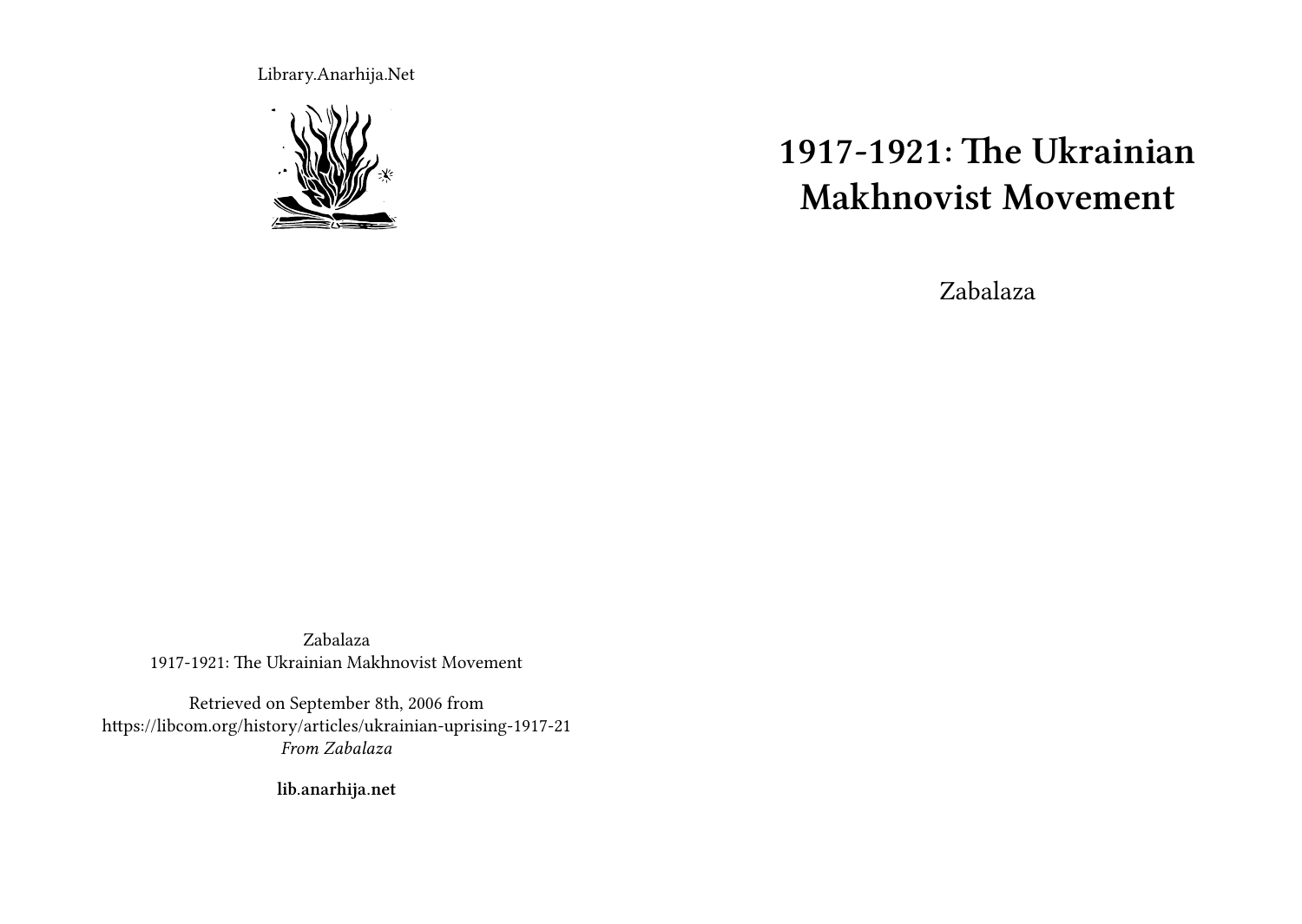## **Contents**

| Long live the revolution $\ldots \ldots \ldots \ldots \ldots \ldots$ 3 |  |
|------------------------------------------------------------------------|--|
|                                                                        |  |

The remainder of the Revolutionary Insurrection Army managed to fight their way to Romania where many went their own ways into exile In other lands. A few remained to reorganise and fight Ukraine. In response to the bloody and wholesale massacre of fellow Anarchists by Lenin and his bloodthirsty butchers, the Communist Party HQ in Moscow was blown up in September 1921.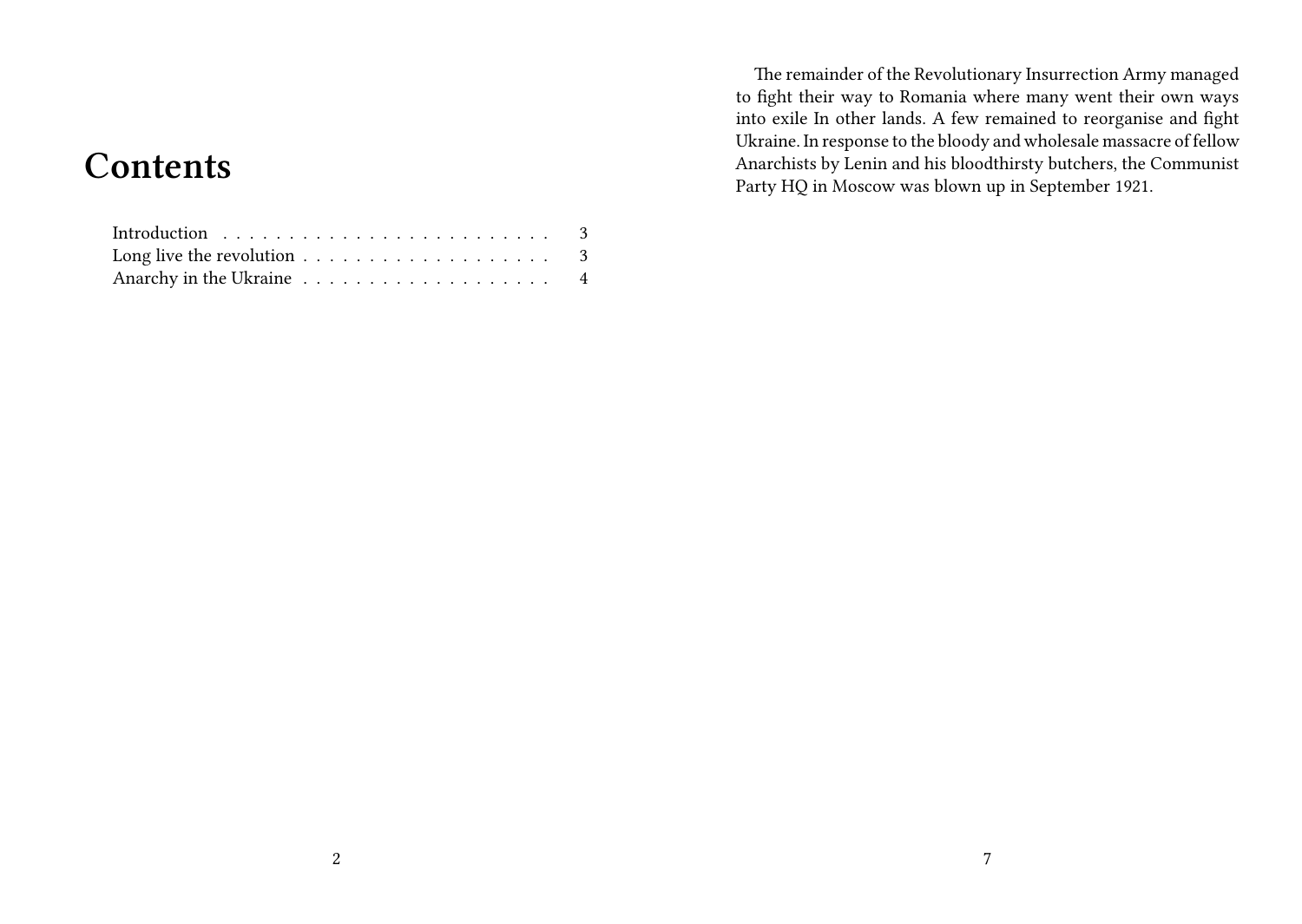Respect for the Revolutionary Insurrection Army's idealism led thousands of Red army soldiers to defect to them. Trotsky, the Bolshevik Commissar for war, soon replaced troops with Chinese and Lettish soldiers who spoke different languages to the Ukraine to prevent fraternising and to counter the defections. Elsewhere in Russia, idealists began to offer their services to Makhno and the movement grew, developing an education and cultural wing publishing newspapers and propaganda.

By 1920, Trotsky's tactics had become ugly. He ordered the assassination of thousands of villagers loyal to the Revolutionary Insurrection Army and he withdrew Red Army troops from the front and allowed the Tsarist Cossacks to overrun the southern Ukraine. The Makhnovists retreated, a growing caravan of their supporters and refugees trailing behind them, until eventually this vast nomadic village was boxed on all sides by a variety of enemy armies. The Red Army waited.

In a brilliant stroke, the Revolutionary Insurrection Army attacked their enemies where they were the strongest, turned their weapons against them, and went on to liberate the southern Ukraine once more. Trotsky once again offered a military deal. Makhno agreed, subject to the release of all Anarchist prisoners through Russia and was once again betrayed. On the 26th November 1920, the Makhnovist commanders were invited to a joint conference - they were met by a firing line squad.

Makhno, ever the romantic hero, eluded capture and continued to fight on, but the Bolsheviks had weakened his grass roots support and the war weary Ukranian peasants were slow to pick up the pieces. Their brief flirtation with freedom was over.

*"We have all flirted with freedom and, deep inside all of us have the urge to make it a serious relationship. The Anarchist values of individual freedom, grass roots democracy, and the decentralisation of ALL forms of power are, if anything, more pertinent today then over. See you on the barricades."*

-Tony Allen, September, 1990

#### **Introduction**

*The revolution in the Ukraine was a libertarian revolution, and the workers and peasants fought both Tsarist reaction and Bolshevik domination.*

Official historians have failed to record the military genius of Nestor Makhno and the heroic deeds of his comrades in the Revolutionary Insurrection Army of the Ukraine. If the Makhnovists, as they became known, are mentioned at all they are referred to as "bandits" or (rather bizarrely) as part of the local right-wing "Kulak" movement. But if truth is the first casualty of war, then the history of war must be a pack of lies.

### **Long live the revolution**

In February 1917, there was a Popular uprising in the Russian empire.The Tsar abdicated the principal political parties - most of them Socialist, and began to set up a crude parliamentary democracy, led by the Mensheviks. But Russia was a big, bleak, backward old empire that sprawled across five time zones, communication was bad; the uprisings continued. Radicals were released from prison, dissidents returned from exile, and ordinary people became increasingly aware of the possibilities of communal power. Peasants chased out the landowners, workers took over the factories and many organized themselves democratically through local mass meetings - Soviets.

Freedom was in the air. Much of the population had tasted it or at least had a whiff of it, it seemed to be out there for the taking. There seemed nothing to fear but the fear of freedom. Lenin (of the minority Bolsheviks) was one of the first politicians to sense the mood of the people. He realized that by adopting the popular slogans of the masses - "land to the peasants," "'worker control," and "all power to the soviets," the Bolsheviks, under his leadership could